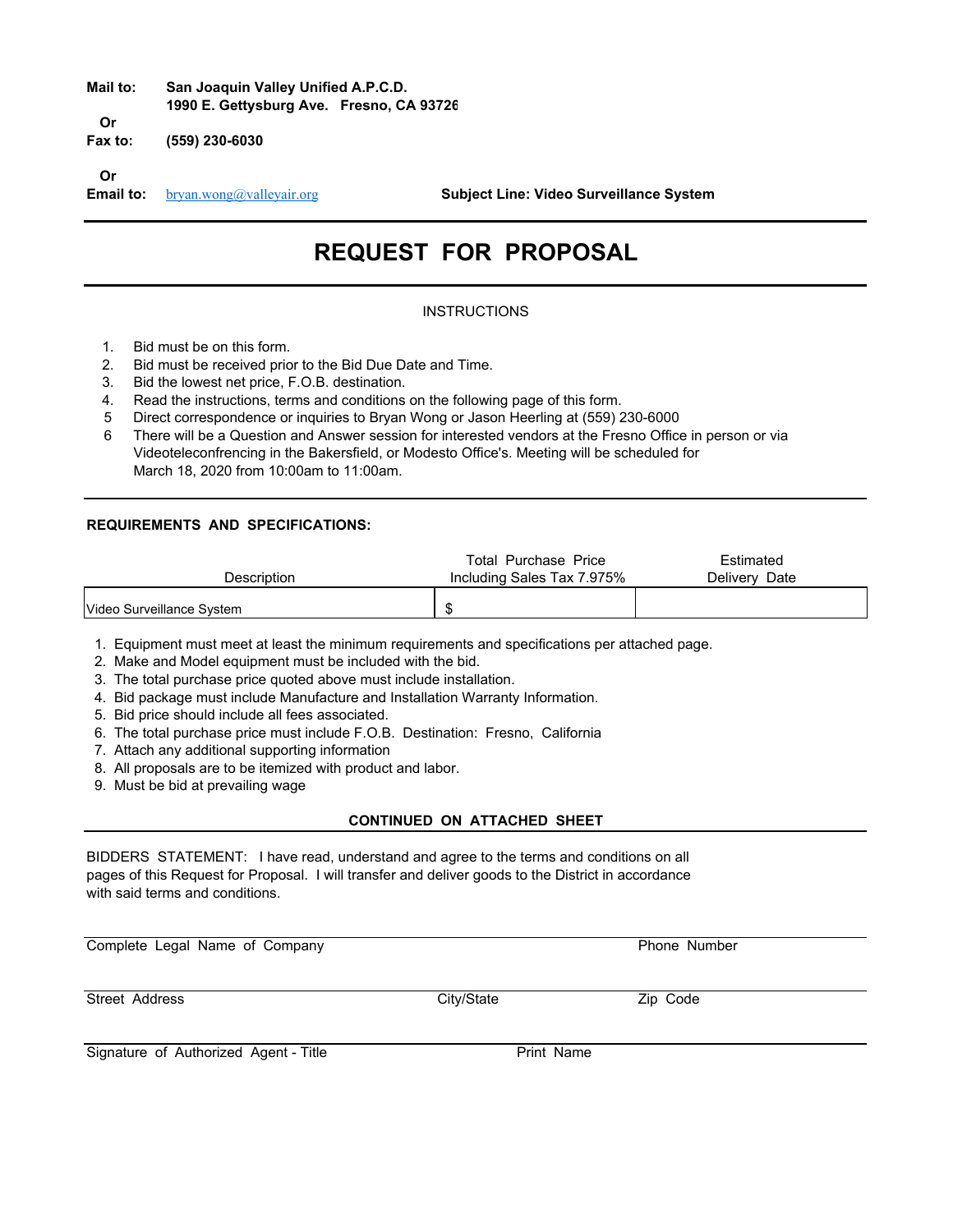## **BID DUE ON OR BEFORE 5:30 PM - March 31, 2020 BID INSTRUCTIONS**

- 1. ALTERNATIVES: Any change or alternatives must be set forth in a letter attached to this bid. The District has the option of accepting or rejecting any alternative bids. Brand names, if any, are given for quality control. Bids on "equals" are encouraged: however, the bidder must give evidence of equal utility and quality.
- 2. REJECTION: The District reserves the right to reject any or all bids and to waive any informality in any bid.
- 3. PERIOD OF ACCEPTANCE: Unless otherwise stated, bids shall be subject to acceptance by the District for a period of ninety (90) calendar days following the opening of bids.
- 4. TAX: The District is exempt from Federal Excise Tax.
- 5. ALL OR NONE BIDS: The District reserves the right to make an award based on partial items unless submitted by the bidder marked "ALL OR NONE".
- 6. TERMS OF PAYMENT: Payment terms will be considered "NET 30 DAYS" unless a cash discount is offered for earlier payment. Cash discounts may be considered in evaluating the bid price.
- 7. PROHIBITED INTEREST: Bidder agrees it shall disclose to the District in writing any financial interest in Bidder's business or in this transaction held by any District Board member or any District officer or employee. The District reserves the right to refuse any bid if the District determines a conflict of interest exists. A conflict of interest may be determined to exist in any instance where a District officer or employee participates in or influences any decision-making process affecting a bid or contract in any way whatsoever.

#### **GENERAL TERMS AND CONDITIONS OF THIS BID AND ANY RESULTING CONTRACT**

- 1. PAYMENT:
	- a. Payment will be processed within 30 days after receipt and acceptance of goods and/or services and upon receipt of an original invoice.
	- b. No additional charge will be paid by the District unless expressly included and itemized herein.
- 2. DELIVERY:
	- a. Time of delivery, as quoted on this form, must be adhered to.
	- b. All transportation charges to be prepaid by Vendor.
- 3. LATE DELIVERY ASSESSMENT: The Vendor agrees to pay late-delivery assessment for any delay in delivery (except those beyond its reasonable control) beyond the date agreed to and shown in the purchase order or contract in an amount equal to the expenses incurred by the District due to the delay, including but not limited to, expenses such as rental of like equipment to fulfill the need while awaiting late delivery, added cost of manpower or other resources, or other costs as can be shown to have resulted from delaying receipt of the ordered goods or services. The penalty will be deducted from the amount due to the Vendor under the purchase order or contract.
- 4. INSPECTION: Unless otherwise stipulated, goods purchased and installed will be inspected at the District's specified receiving points and then accepted or rejected.
- 5. GENERAL GUARANTEE: Unless otherwise stated as part of the bid, the Vendor shall guarantee for a minimum period of three years after final acceptance that all goods are free from defects. The Vendor shall repair or replace all such defective goods F.O.B. destination.
- 6. INDEMNIFICATION: The Vendor guarantees and agrees to indemnify, defend and hold harmless the District against any or all loss, liability, damages, demands, claims or costs arising out of defective material and products, faulty work performance, negligent or unlawful acts, and noncompliance with any applicable local, state or federal codes, orders or statutes including the Occupational Safety and Health Act (OSHA) and the California Industrial Safety Act. This guarantee is in addition to and not intended as limitation on any other warranty, expressed or implied.
- 7. TERMINATION: The District reserves the right to terminate any service or contract requirements resulting from this bid without penalty upon thirty (30) days written notice to the Vendor.
- 8. ASSIGNMENT: No assignment by the Vendor of contract or any part hereof, or of funds to be received hereunder, will be binding upon the District unless such assignment has had prior written approval and consent of the District.
- 9. DEFAULT: In case of default by the Vendor on any of the conditions in this bid or contract, the Vendor agrees that the District may procure the articles or services from other sources and may deduct from the unpaid balance due to the Vendor, or may invoice the Vendor for excess costs so paid plus reasonable administrative costs. Prices paid by the District shall be considered the prevailing market price at the time such purchase is made.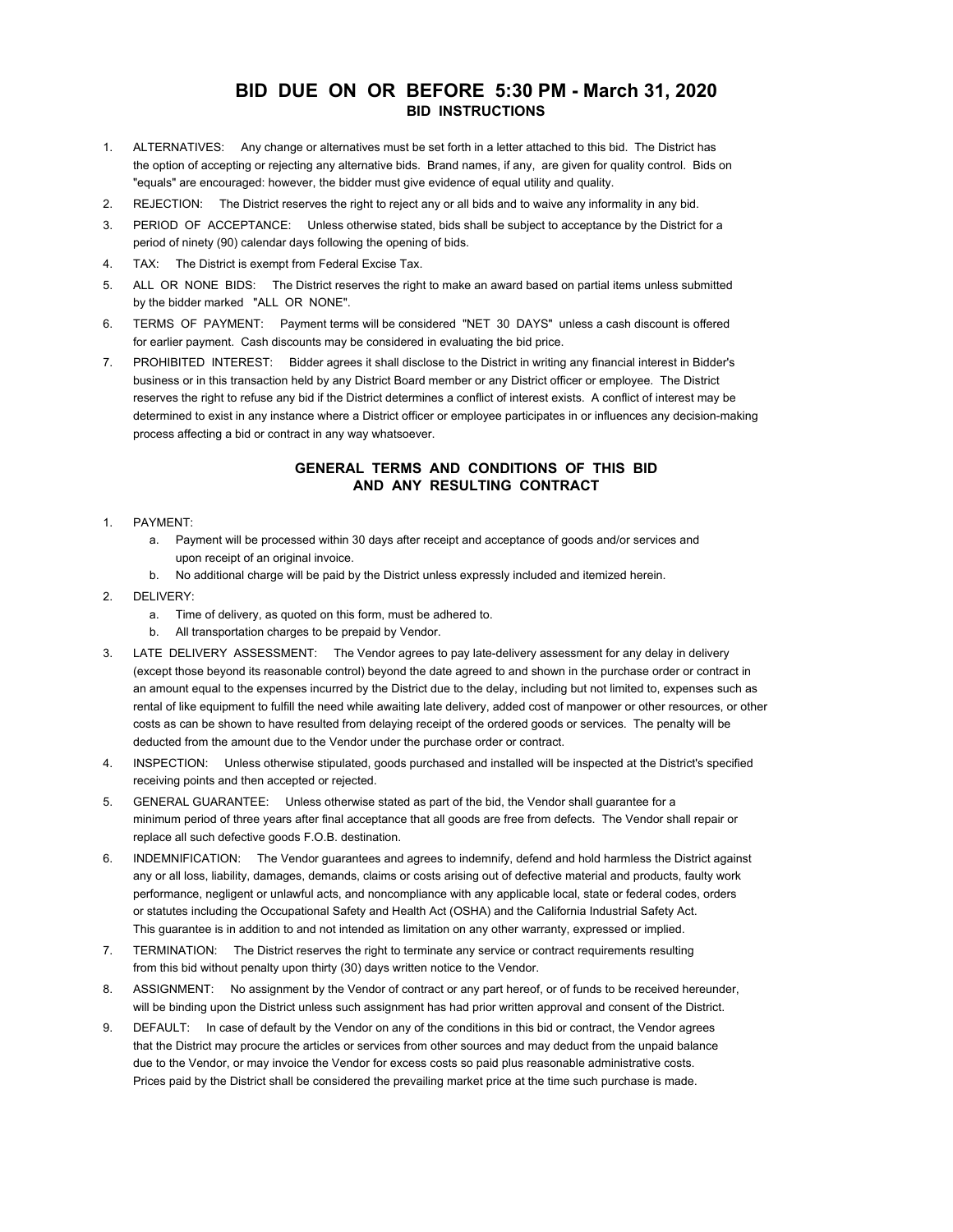## **MINIMUM REQUIREMENTS AND SPECIFICATIONS: Video Surveillance System**

- 1 Vendor will provide a cloud-based solution: in which all access and management of the system can be facilitated through a vendor provided web / application portal, hosted on vendor resources.
- 2 Cloud access must be possible from mobile device platforms (Apple IOS & Android), and desktop / laptop Windows-based systems through native applications or browser-based functionality.
- 3 The cloud solution will provide access to all camera functionality, viewing live & historical camera content, exporting camera content into MP4 format or similar universally accessible format, direct interaction with camera PTZ and allow full configuration of cameras and other equipment.
- 4 The cloud solution & all installed equipment is required to be secure, and requires at minimum; individual user accounts and passwords to access any equipment, website, or content within the system. The District will have unconditional control over all such user accounts, account creation/deletion, & account access to the system. The vendor will provide full auditing and activity logging for all access to the system, logging at minimum; the user, date/time, the actions taken, the content accessed, and the location/method of access.
- 5 The cloud system will retain, at minimum, 1 month of historical full resolution 4K (3840  × 2160 or better) UHD video for all cameras in the system.
- 6 The vendor will provide a storage backup unit to be installed on premises in the District's Computer Room, and will be used to "download" a copy of all historical video from the cloud system. This unit is to be capable of holding up to 6 months of 4K (3840 × 2160 or better) UHD historical data. The unit must be configured to automatically retrieve content from the cloud system, and have automated maintenance to retain only the amount of historical data desired by District staff. The amount of historical retention must be configurable by District staff. This unit is not to be integrated for real-time accessed as part of user portal access of the cloud system; its sole purpose is to provide a long-term onsite copy of the content stored on the vendors cloud system and in some cases longer-term storage. The vendor will provide a method to District staff for administrative retrieval of historical data (in a non-propriatery format) from the backup device, should it be required by the District.
- 7 The vendor will provide 2 POE switches of sufficient performance & power capability so as to individually support the real-time video produced by no less than 11 (eleven) 4K cameras. Additionally, these switches should be able to support additional cameras required for a future secure parking lot expansion. It is the vendor's sole responsibility to ensure that these switches will provide the performance necessary & replace any equipment, which does not meet the required performance of the system at time of installation or later within the warranty period (should the system not perform to specification). Switches will be located (1) in the District's Computer Room, and (1) in the MPOE room. Each switch must support SFP+ 10G for connections over fiber optic cable between the 2 switches. The vendor will provide 2 compatible SFP-10Gbase-LRM type SFP+ modules (1 in each switch), OM2 grade (or better) fiber optic patch cables & required fiber optic conditioning patch cords required for connections between switch mounting locations and existing District infrastructure fiber optic patch panel locations. The District will provide a fiber optic connection between the MPOE and Computer room for inner-connection of the 2 switches. To support the future secure parking lot expansion project, the Computer Room vendor provided switch, must also have capcity and open uplinks for a 3rd switch (to be added at a later date) to host cameras at the parking lot location. The required open uplink(s) port(s) must also be SFP+ supporting 10G, so that fiber optic connectivity can be used to support distance requirements.
- 8 The District will provide an isolated network for all Vendor provided equipment, which will reside behind a firewall, and will have direct connectivity to the Internet.
- 9 The vendor will be responsible for installation of all cabling (including but not limited to Network Cables, Power Cables, etc..) between the vendor provided switches and any vendor installed equipment (cameras, backup unit, etc..) as required for system functionality. All connections to District network equipment must be performed by District ITS staff.
- 10 The vendor will provide all required software, training, & support for access and use of the system.
- 11 The vendor will provide an unconditional 3-year warranty for all equipment, including any labor necessary in support of warranty coverage. Labor beyond this period will be at prevailing wage.
- 12 Vendor will provide 4 (four) 4K 8Megapixel Ultra High Definition 270 degree rotating Cameras (Resolution 3840\*2160, High Efficiency Video Coding (HEVC), Pan/Tilt/Zoom (PTZ), 30FPS (frames per second) minimum. Placement as specified by the District. Cameras will be physically wired and will not use wireless technology.
- 13 Vendor will provide 7 (seven) 4K 8Megapixel Ultra High Definition 360 degree fishbowl non-rotating Cameras (Resolution 3840\*2160, High Efficiency Video Coding (HEVC), Pan/Tilt/Zoom (PTZ), 30FPS (frames per second) minimum. Placement as specified by the District. Cameras will be physically wired and will not use wireless technology.